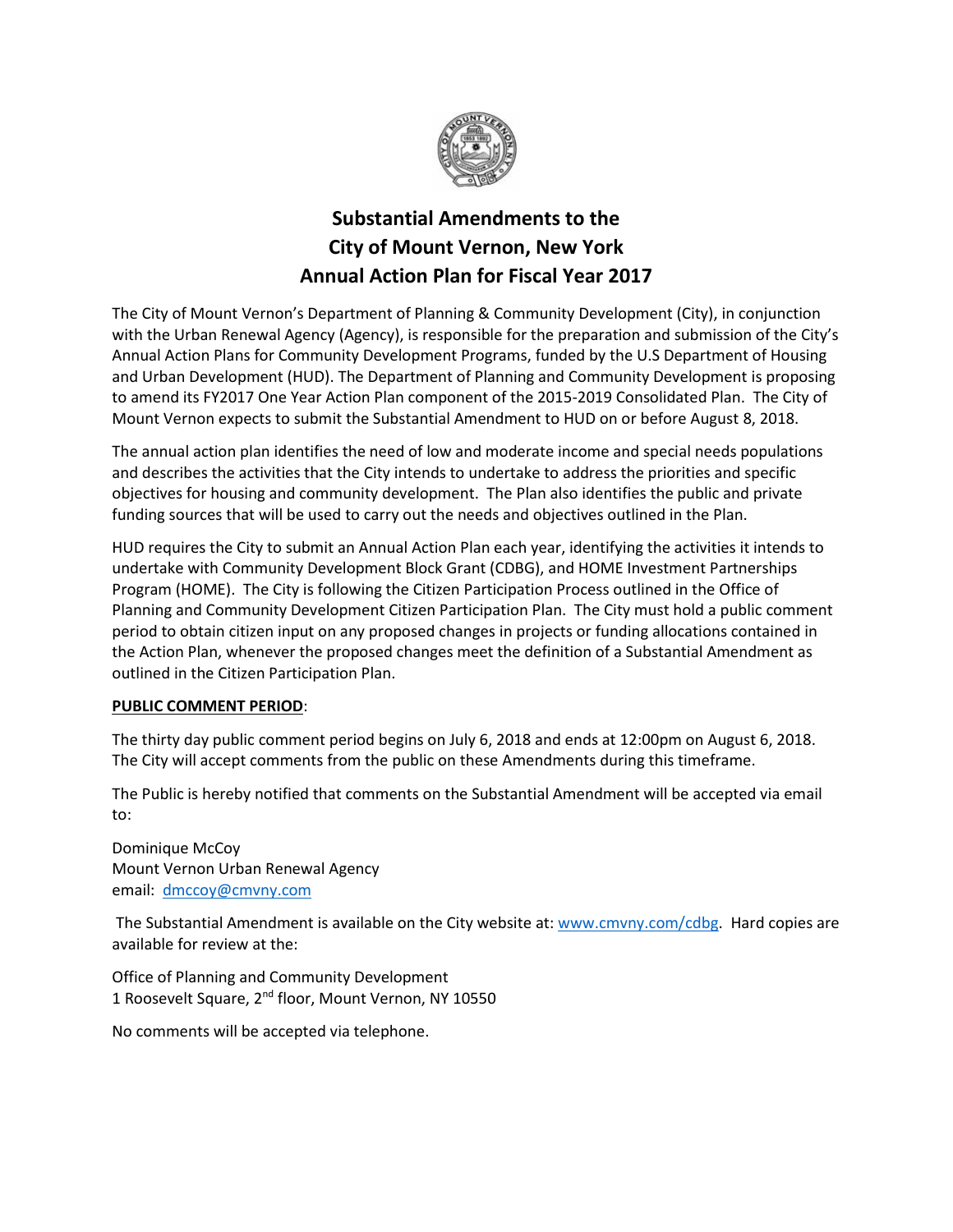#### **SUBSTANTIAL AMENDMENT OVERVIEW:**

The Substantial Amendment allows for the programming of available funds to best meet current needs as identified in the 5 Year Consolidated Plan and Annual Action Plans. This Amendment adds two new CDBG activities by reallocating FY2014, FY2015, and FY216 funds, a summary of the changes is outlined below, followed by detailed information about each of the activities.

This Amendment also adds three new HOME activities by reallocating FY2012, 2013, 2014, 2015, 2016, and 2017 unallocated funds, a summary of the changes is outlined below, followed by detailed information about each of the activities.

#### **Community Development Block Grant Program**:

The City is amending its FY 2017 Annual Action Plan, reallocating FY2014, FY2015, FY2016, and FY2017 funds as outlined below:

| Changes to CDBG funded           | <b>Prior Allocation</b> | <b>Funding Change</b> | % Change in Allocation: |
|----------------------------------|-------------------------|-----------------------|-------------------------|
| activities:                      |                         |                       |                         |
| FY 2014 Unallocated Funds        | \$258,580.27            | $-5258,580.27$        | $-100\%$                |
| <b>FY2015 Unallocated Funds</b>  | \$282,628.36            | $-5282,628.36$        | $-100\%$                |
| FY2016 Unallocated Funds         | \$500,000.00            | $-$500,000.00$        | $-100%$                 |
|                                  |                         |                       |                         |
| <b>Renovating Playgrounds</b>    | \$0.00                  | \$641,208.63          | <b>New Activity</b>     |
| <b>Street Repaving/Sidewalks</b> | \$0.00                  | \$400,000.00          | <b>New Activity</b>     |
|                                  |                         |                       |                         |

| <b>Sub-Grantee's Name:</b>                                           | Program: CDBG              |
|----------------------------------------------------------------------|----------------------------|
| Mount Vernon Department of Recreation                                |                            |
| <b>Project Title:</b>                                                | <b>Objective Category:</b> |
| <b>Renovation of Playgrounds</b>                                     | Low-Moderate Income Areas  |
| <b>Priority Need:</b>                                                | <b>Outcome Category:</b>   |
| <b>Public Infrastructure</b>                                         | Availability/Accessibility |
|                                                                      |                            |
| Project ID: 2017-2018                                                |                            |
| <b>CDBG Eligible Area:</b>                                           | <b>HUD Matrix Code:</b>    |
| Yes                                                                  | 03F                        |
|                                                                      |                            |
| Type of Recipient:                                                   | IDIS Activity #:           |
| Urban Renewal Agency                                                 |                            |
|                                                                      |                            |
|                                                                      |                            |
| Location:                                                            | Census Tract #             |
| Adams Playground, 59 Adams Street                                    | 32                         |
| Madison Playground, 45 Madison Avenue                                | 32                         |
| Old 7 <sup>th</sup> Avenue Playground, 125 S. 7 <sup>th</sup> Avenue | 29                         |
| Howard Street Playground, 26 Howard Street                           | 37                         |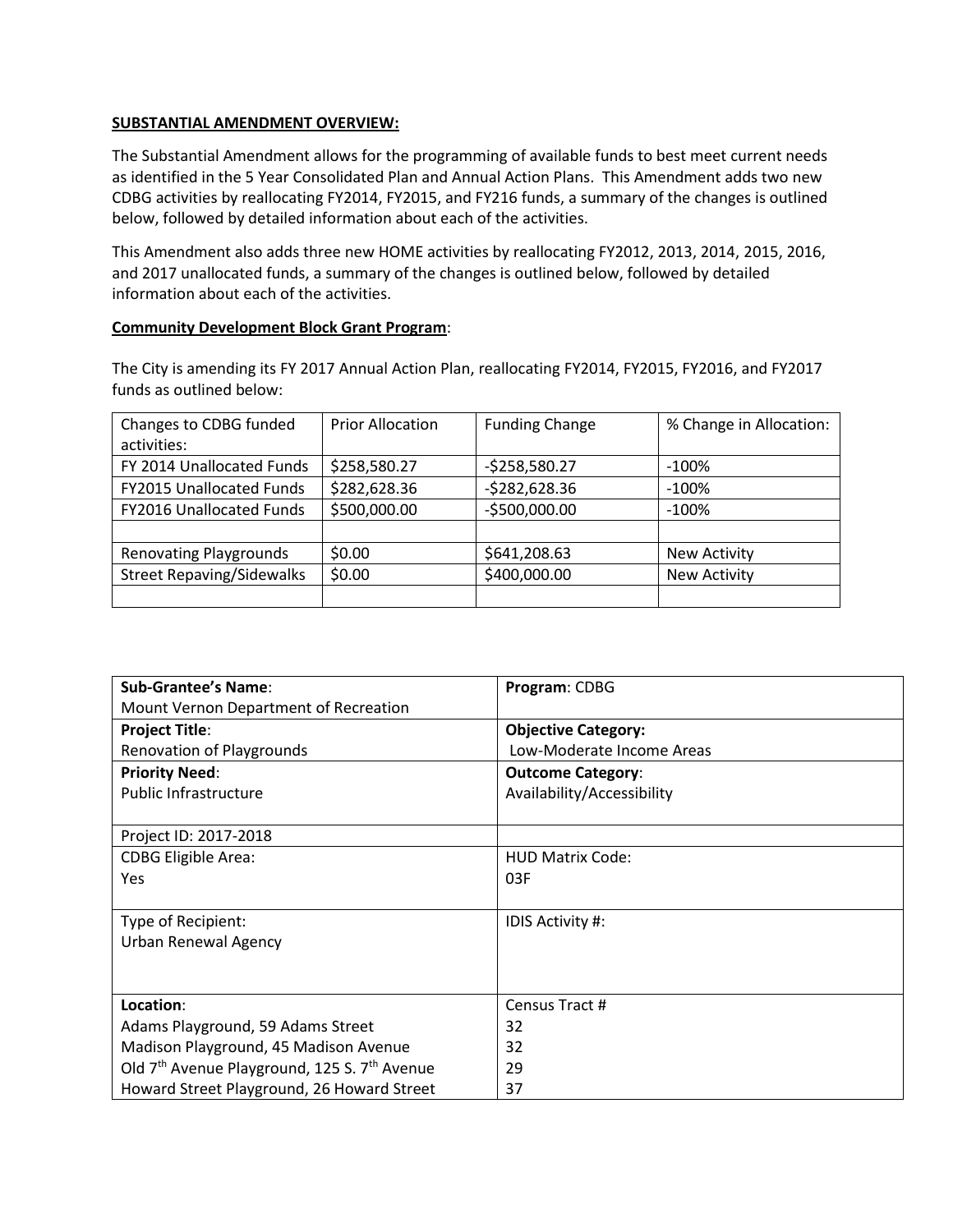| Purdy Park/Lyons Playground, 110 S. 9th Avenue           | 29                  |  |
|----------------------------------------------------------|---------------------|--|
| Grove Street Playground, 42 Grove Street                 | 35                  |  |
| Sophie J. Mee Playground, 259 S. 3rd Avenue              | 31                  |  |
| Nicholas Playground, High Street                         | 37                  |  |
| Eddie Williams Playground, 239 S. 7 <sup>th</sup> Avenue | 31                  |  |
| <b>Funding Source Including Year</b>                     |                     |  |
| CDBG: \$641,208.63                                       |                     |  |
| Prior Year Funds: FY2014, FY2015, and FY2016             | Total: \$641,210.63 |  |
|                                                          |                     |  |

Description and Links to Consolidated Plan Goals:

## **Support neighborhood revitalization efforts to improve public facilities and infrastructure, especially in targeted areas.**

Neighborhood parks and playgrounds are vital to a City's quality of life and the City of Mount Vernon is committed to providing quality green spaces. The Office of Planning and Community Development in coordination with the Department of Public Works and the Department of Recreation will work together to complete park and playground improvements to meet the needs and priorities of the community. Depending on the playground, improvements may include the installation of new playground equipment, replacing broken or unsafe equipment, rehabbing sports courts, pathways, landscaping, and ADA compliance. The playgrounds targeted for improvements are located in CDBG eligible census tracts. The use of CDBG funds for these purposes is an investment in the future vitality of our City.

Mount Vernon has 241 acres of parks and open space, which provides only 0.0035 acres (153.5 square feet) per person. Parks and recreation opportunities are provided by the City of Mount Vernon, Westchester County and the private sector. Brush Park and Glover Field are the only major parks located on the south-side of the City. The Consolidated Plan established that funds will be targeted to the City's four (4) identified "Local Target Areas": the CD Target Area, Downtown, Mount Vernon West and Southside. These areas were identified by City staff, not for-profit stakeholders and the public as the areas most in need of investment in housing and non-housing community development funds.

The City intends to address the following park and playgrounds in this Action Plan:

Adams Playground, Madison Playground, Old 7<sup>th</sup> Avenue Playground, Howard Street Playground, Purdy Park/Lyons Playground, Grove Street Playground, Sophie J. Mee Playground, Nicholas Playground, Eddie Williams Playground, and Brush Park.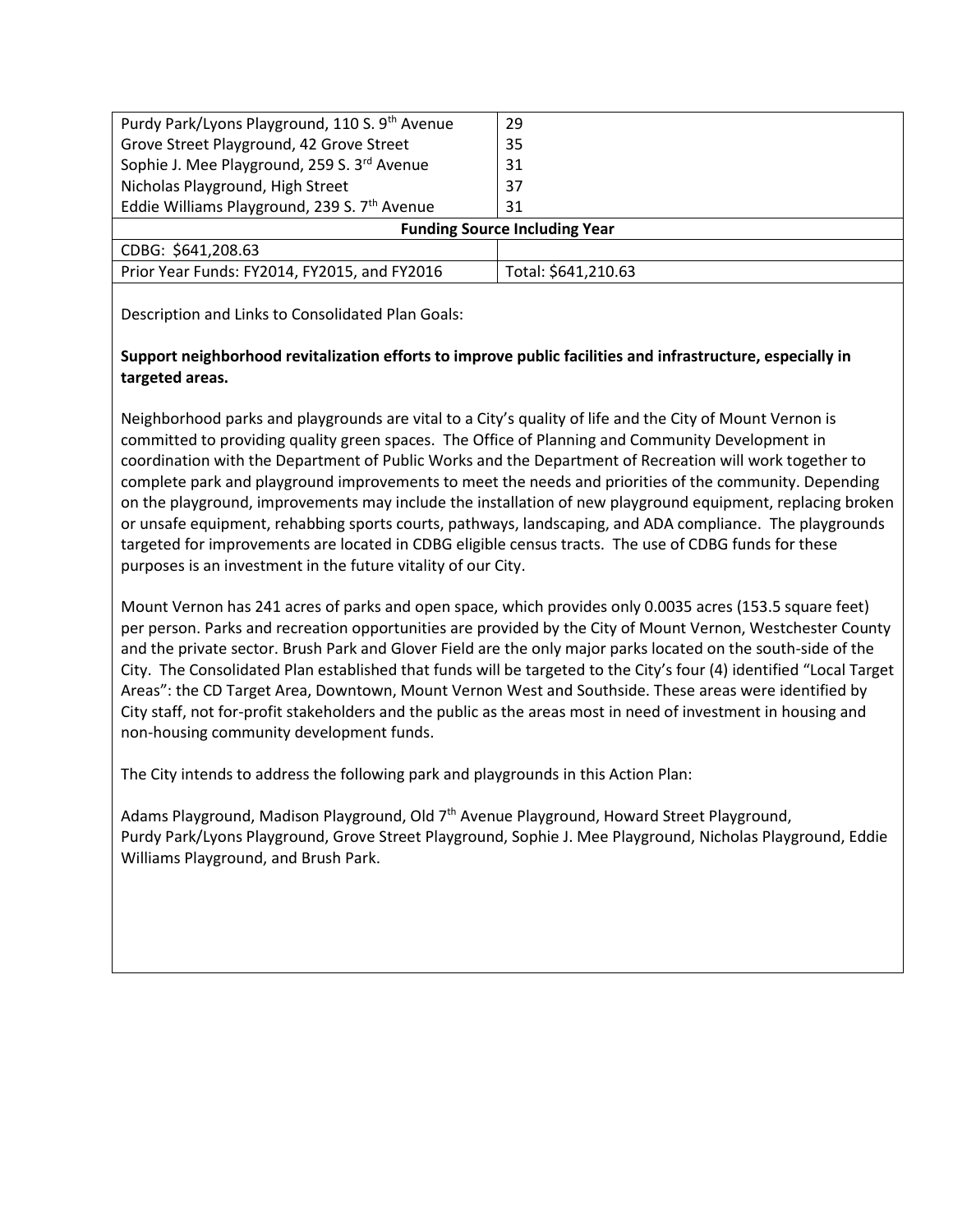| <b>Sub-Grantee's Name:</b>                         | Program: CDBG                                      |  |
|----------------------------------------------------|----------------------------------------------------|--|
| Mount Vernon Department of Public Works            |                                                    |  |
| <b>Project Title:</b>                              | <b>Objective Category:</b>                         |  |
| Improvement of Sidewalks, Curb cuts, signage       | Low Moderate Income Area                           |  |
| <b>Priority Need:</b>                              | <b>Outcome Category:</b>                           |  |
| <b>Public Infrastructure</b>                       | Availability/Accessibility                         |  |
|                                                    |                                                    |  |
| Project ID: 2017-2018                              |                                                    |  |
| <b>CDBG Eligible Area:</b>                         | <b>HUD Matrix Code:</b>                            |  |
| Yes                                                | 03L                                                |  |
|                                                    |                                                    |  |
| Type of Recipient:                                 | IDIS Activity #:                                   |  |
| Urban Renewal Agency                               |                                                    |  |
|                                                    |                                                    |  |
|                                                    |                                                    |  |
| Location:                                          | <b>Census Tracts:</b>                              |  |
| South Fourth Avenue-East Third Street -            | Encompasses census block groups: 31.001, 31.002,   |  |
| Roughly bound by East Lincoln Avenue to the north, | 32.001, 36.001, 36.002, 36.003, 40.002 and 40.003. |  |
| North Fulton Avenue to the east, Fourth Street to  |                                                    |  |
| the south and West Lincoln Avenue to the west.     |                                                    |  |
| <b>Funding Source Including Year</b>               |                                                    |  |
| CDBG: \$400,000                                    |                                                    |  |
| Prior Year Funds: FY2016                           | Total: \$400,000                                   |  |

Description and Links to Consolidated Plan Goals:

## **Support neighborhood revitalization efforts to improve public facilities and infrastructure, especially in targeted areas.**

The Consolidated Plan established that funds will be targeted to the South Fourth Avenue – East Third Street. This area was identified by City staff, not for-profit stakeholders and the public as one of the areas most in need of investment in housing and non-housing community development funds.

The results of the public survey and at the April 14, 2014 public forum identified Downtown as one of the top 5 areas most at risk for deterioration. Streetscape and public infrastructure improvements were identified as being one of the needs in the area.

The Office of Planning and Community Development in coordination with the Department of Public Works will work together to install new sidewalks, curbing, drainage, visibility signs, and ADA improvements to meet the needs and priorities of the community. The use of CDBG funds for this purpose is an investment in the future vitality of our City.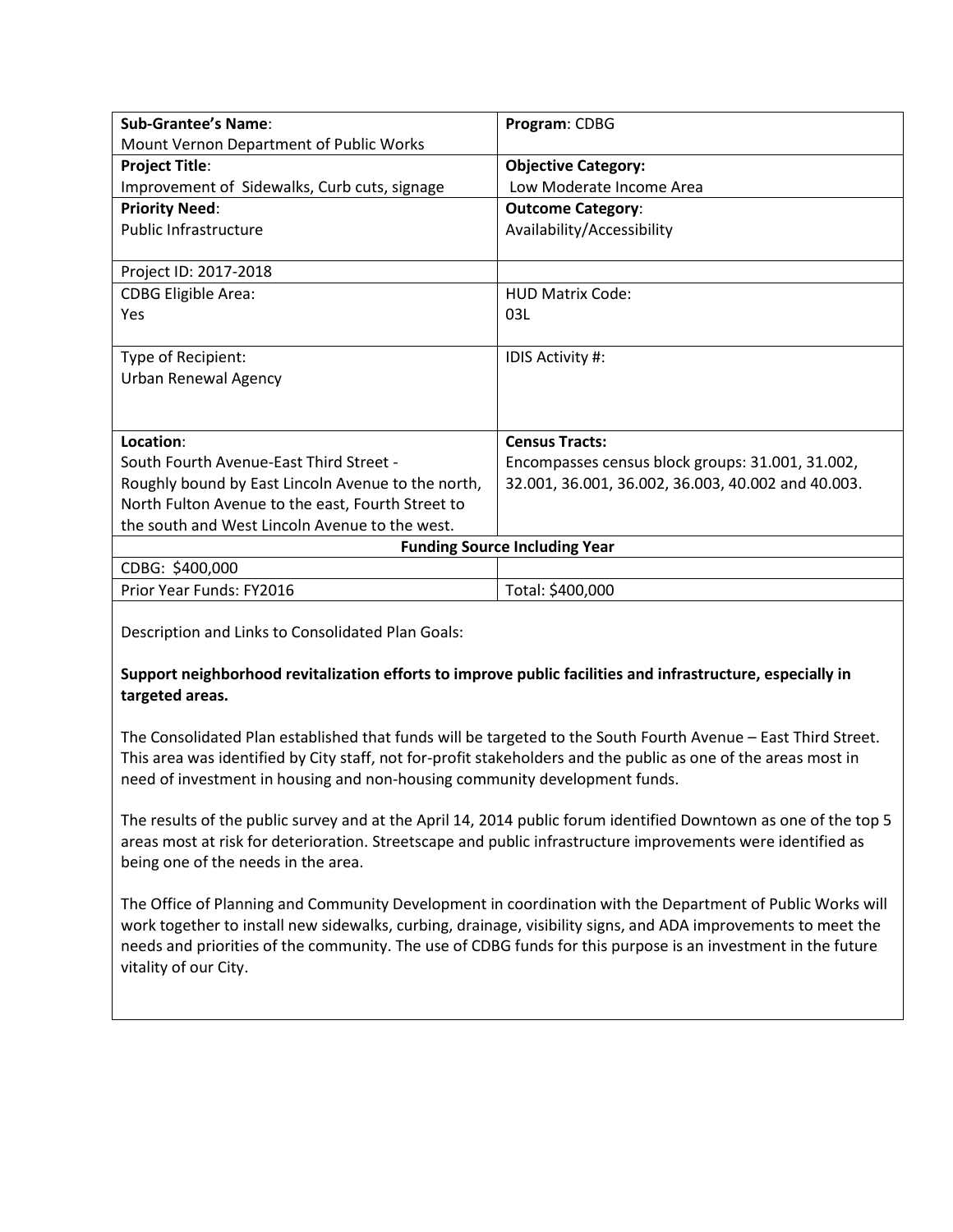| <b>Sub-Grantee's Name:</b>                   | Program: HOME       |  |
|----------------------------------------------|---------------------|--|
| <b>Westchester Residential Opportunities</b> |                     |  |
| <b>Project Title:</b>                        |                     |  |
| Homebuyer Assistance Program                 |                     |  |
| Project ID: 2017-2018                        |                     |  |
| Type of Recipient:                           | IDIS Activity #:    |  |
| <b>Urban Renewal Agency</b>                  |                     |  |
| <b>Funding Source Including Year</b>         |                     |  |
| HOME: \$323,723                              |                     |  |
| Prior Year Funds: 2014, 2015, 2016, 2017     | Total: \$383,565.70 |  |
|                                              |                     |  |

The City of Mount Vernon proposes to amend the FY2017 Annual Action Plan for the HOME Investment Partnerships Program. The City will be adding a new activity to the Annual Action Plan as well as reprogramming prior HOME federal funding dollars.

The amendment will insert homebuyer assistance program to be funded by HOME funds as well as existing unprogrammed funds.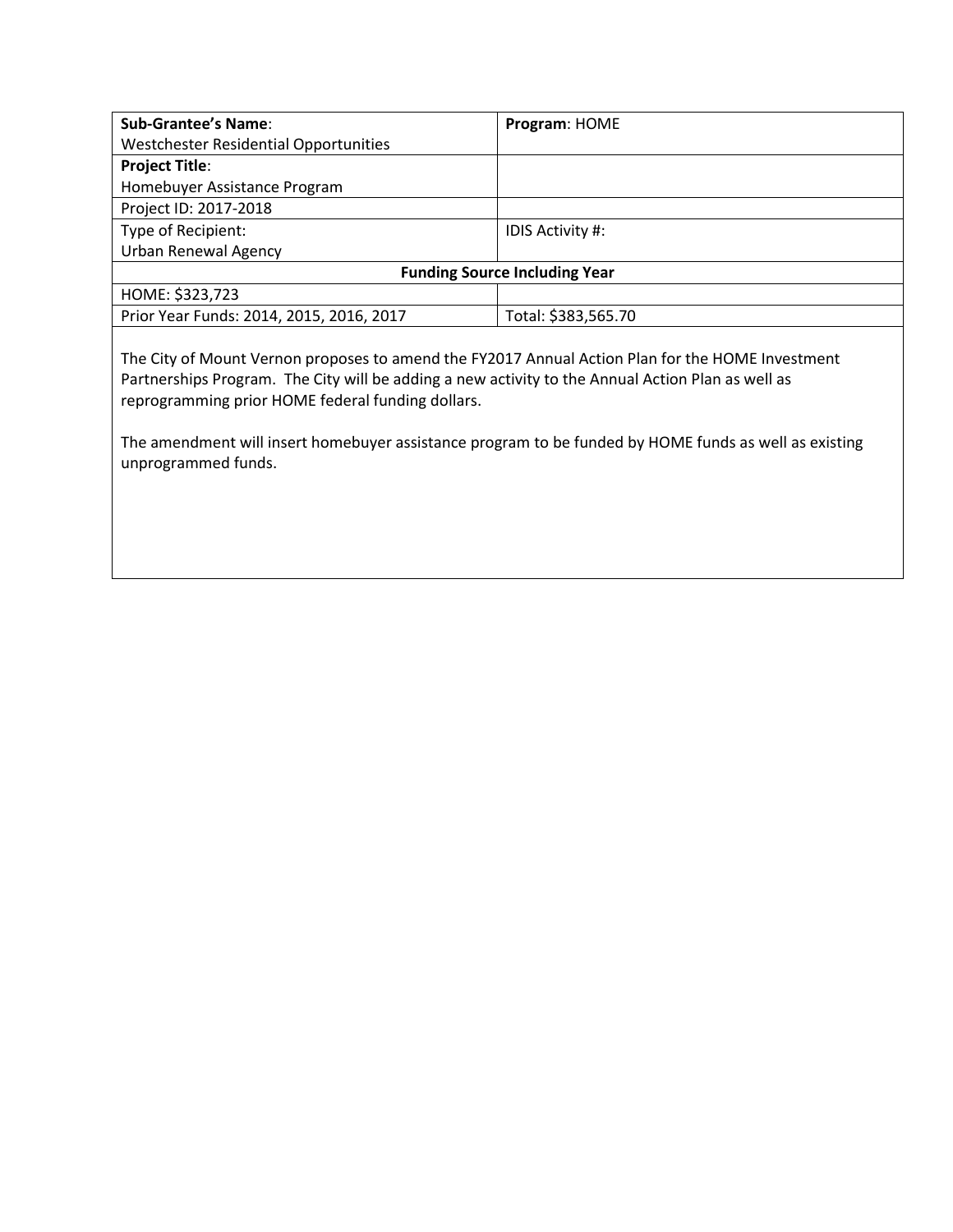| <b>Sub-Grantee's Name:</b>                                                                       | Program: HOME           |  |
|--------------------------------------------------------------------------------------------------|-------------------------|--|
| <b>Allied Community Enterprise</b>                                                               |                         |  |
| <b>Project Title:</b>                                                                            |                         |  |
| <b>CHDO</b>                                                                                      |                         |  |
| Project ID: 2017-2018                                                                            |                         |  |
| Type of Recipient:                                                                               | <b>IDIS Activity #:</b> |  |
| <b>CHDO</b>                                                                                      |                         |  |
| <b>Funding Source Including Year</b>                                                             |                         |  |
| HOME:                                                                                            |                         |  |
| Prior Year Funds: 2016, 2017                                                                     | Total: \$255,732        |  |
|                                                                                                  |                         |  |
| The City of Mount Vernon proposes to amend the EV2017 Annual Action Plan for the HOME Investment |                         |  |

The City of Mount Vernon proposes to amend the FY2017 Annual Action Plan for the HOME Investment Partnerships Program. The City will be adding a new activity to the Annual Action Plan as well as reprogramming prior HOME federal funding dollars.

The CHDO will construct or renovate one to two homes for low moderate income buyers who participate in the home buyer assistance program being established by the City of Mount Vernon.